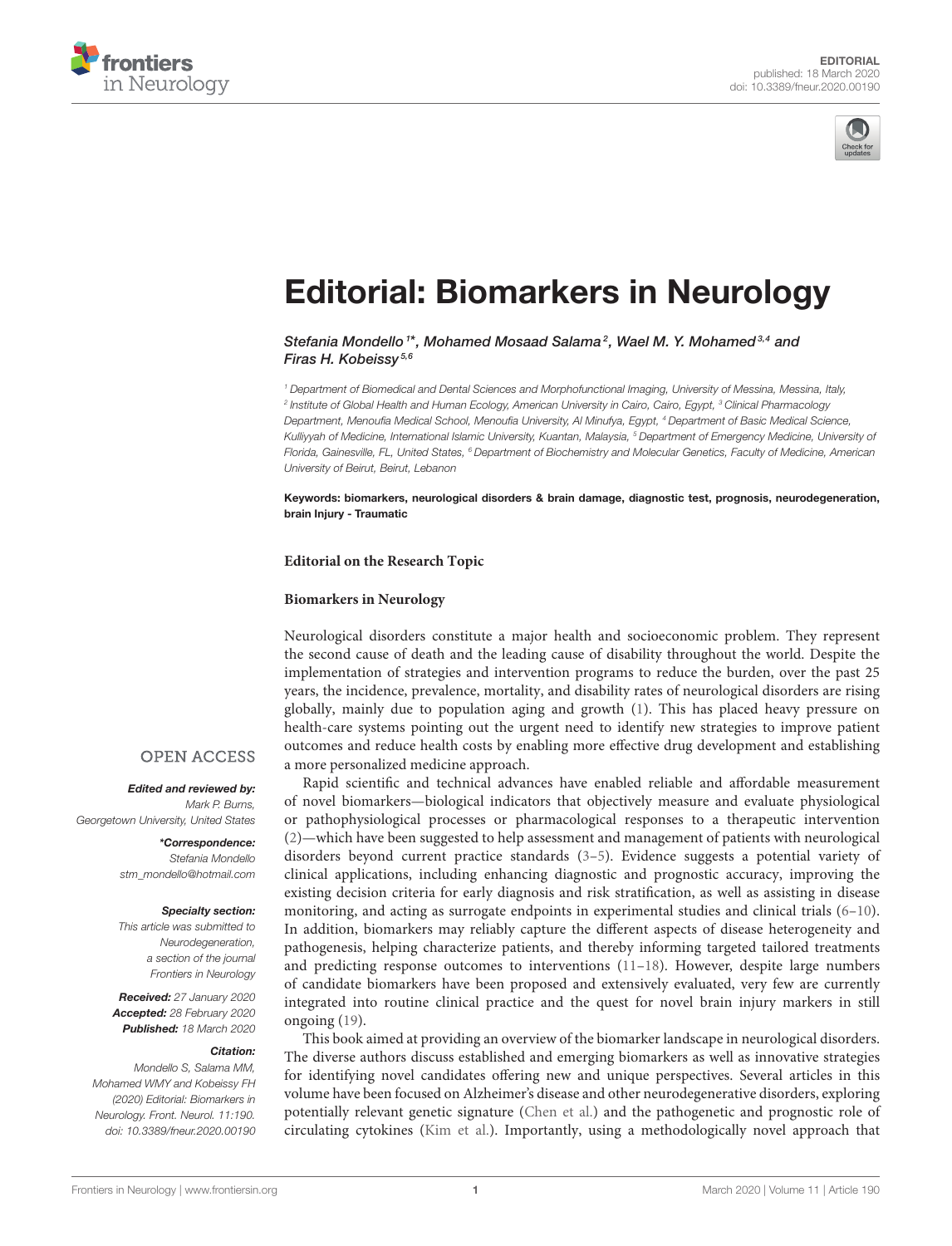combines computational prediction and experimental validation, Yao et al., for the first time, identified VLDLR, an apolipoprotein E receptor involved in synaptic plasticity, as a circulating signature for Alzheimer's disease. Accordingly, several lines of evidence are pointing toward the added and complementary value of markers of synaptic function owing to their close link with cognitive deterioration (20).

Contemporary investigations on microRNAs (miRNAs) (Di Pietro et al.) and high mobility group box protein 1 (HMGB1) (Paudel et al.) are also presented, highlighting the fact that these markers may be risk factors themselves and therefore potential targets of therapy (21). Diverse contributions recognize the urgent need for reliable diagnostic and prognostic biomarkers in peripheral demyelinating diseases (Kamil et al.) and spinal cord injury (Albayar et al.), with an emphasis on recent advances in medical knowledge and practice; while other work provides an opportunity to study established markers, such as neurofilament light chain, in neonatal neuronal injury (Depoorter et al.), and to demonstrate the theragnostic potential—capability to identify and monitor the drug effect on the molecular pathology of PAS-positive vacuolated lymphocytes in late-onset Pompe disease patients treated with ERT (Parisi et al.). Finally, the role of lipidomic analysis (Sabogal-Guáqueta et al.) and Fouriertransform infrared imaging spectroscopy and Laser ablation LA-ICPMS techniques (Ali et al.) in biomarker discovery is outlined.

Overall, this volume offers a unique opportunity to foster knowledge and innovation in the arena of biomarkers for neurological disorders, while stimulating testable hypotheses and

## **REFERENCES**

- 1. GBD 2016 Neurology Collaborators. Global, regional, and national burden of neurological disorders, 1990-2016: a systematic analysis for the Global Burden of Disease Study 2016. Lancet Neurol. (2019) 18:459–80. doi: 10.1016/S1474-4422(18)30499-X
- 2. Biomarkers Definitions Working Group. Biomarkers and surrogate endpoints: preferred definitions and conceptual framework. Clin Pharmacol Ther. (2001) 69:89–95. doi: 10.1067/mcp.2001.113989
- 3. Mondello S, Hayes RL. Biomarkers. Handb Clin Neurol. (2015) 127:245–65. doi: 10.1016/B978-0-444-52892-6.00016-7
- 4. Perry LA, Lucarelli T, Penny-Dimri JC, McInnes MD, Mondello S, Bustamante A, et al. Glial fibrillary acidic protein for the early diagnosis of intracerebral hemorrhage: systematic review and meta-analysis of diagnostic test accuracy. Int J Stroke. (2019) 14:390–9. doi: 10.1177/1747493018806167
- 5. Mondello S, Kobeissy F, Mechref Y, Zhao J, Talih FR, Cosentino F, et al. Novel biomarker signatures for idiopathic REM sleep behavior disorder: a proteomic and system biology approach. Neurology. (2018) 91:e1710–5. doi: 10.1212/WNL.0000000000006439
- 6. Olsson B, Lautner R, Andreasson U, Ohrfelt A, Portelius E, Bjerke M, et al. CSF and blood biomarkers for the diagnosis of Alzheimer's disease: a systematic review and meta-analysis. Lancet Neurol. (2016) 15:673–84. doi: 10.1016/S1474-4422(16)00070-3
- 7. Mondello S, Shear DA, Bramlett HM, Dixon CE, Schmid KE, Dietrich WD, et al. Insight into pre-clinical models of traumatic brain injury using circulating brain damage biomarkers: operation brain trauma therapy. J Neurotrauma. (2016) 33:595–605. doi: 10.1089/neu.2015. 4132
- 8. Hellewell SC, Mondello S, Conquest A, Shaw G, Madorsky I, Deng JV, et al. Erythropoietin does not alter serum profiles of neuronal and axonal biomarkers after traumatic brain injury: findings from the

the development of a strategic research agenda to accelerate their incorporation into routine clinical practice.

## AUTHOR CONTRIBUTIONS

SM wrote the original draft, assembled and incorporated comments from the co-authors and crafted the final draft. All of the other co-authors contributed to manuscript review and revision.

## FUNDING

SM and FK received research support from the Italian Ministry of Health (GR-2013-02354960).

## ACKNOWLEDGMENTS

We thank our colleagues for devoting their time, expertise and effort in producing valuable contributions that provide rigorous frameworks and innovative and critical insights. This book would not have been possible without their important work. It is also a pleasure to acknowledge and thank the editorial team for their expert assistance and support in the development and production of this volume. Finally, with our utmost gratitude and profound respect, we want to dedicate this book to all patients and their families. We are indebted to their sacrifices and unfailing spirit of hope which represent our greatest source of inspiration.

Australian EPO-TBI clinical trial. Crit Care Med. (2018) 46:554–61. doi: 10.1097/CCM.0000000000002938

- 9. Parnetti L, Gaetani L, Eusebi P, Paciotti S, Hansson O, El-Agnaf O, et al. CSF and blood biomarkers for Parkinson's disease. Lancet Neurol. (2019) 18:573–86. doi: 10.1016/S1474-4422(19)30024-9
- 10. Czeiter E, Mondello S, Kovacs N, Sandor J, Gabrielli A, Schmid K, et al. Brain injury biomarkers may improve the predictive power of the IMPACT outcome calculator. J Neurotrauma. (2012) 29:1770–8. doi: 10.1089/neu.201 1.2127
- 11. Mondello S, Papa L, Buki A, Bullock MR, Czeiter E, Tortella FC, et al. Neuronal and glial markers are differently associated with computed tomography findings and outcome in patients with severe traumatic brain injury: a case control study. Crit Care. (2011) 15:R156. doi: 10.1186/cc10286
- 12. Ren C, Kobeissy F, Alawieh A, Li N, Li N, Zibara K, et al. Assessment of serum UCH-L1 and GFAP in acute stroke patients. Sci Rep. (2016) 6:24588. doi: 10.1038/srep24588
- 13. Mondello S, Palmio J, Streeter J, Hayes RL, Peltola J, Jeromin A. Ubiquitin carboxy-terminal hydrolase L1 (UCH-L1) is increased in cerebrospinal fluid and plasma of patients after epileptic seizure. BMC Neurol. (2012) 12:85. doi: 10.1186/1471-2377-12-85
- 14. Constantinescu R, Mondello S. Cerebrospinal fluid biomarker candidates for parkinsonian disorders. Front Neurol. (2012) 3:187. doi: 10.3389/fneur.2012.00187
- 15. Mondello S, Jeromin A, Buki A, Bullock R, Czeiter E, Kovacs N, et al. Glial neuronal ratio: a novel index for differentiating injury type in patients with severe traumatic brain injury. J Neurotrauma. (2012) 29:1096–104. doi: 10.1089/neu.2011.2092
- 16. Ehrenreich H, Kastner A, Weissenborn K, Streeter J, Sperling S, Wang KK, et al. Circulating damage marker profiles support a neuroprotective effect of erythropoietin in ischemic stroke patients. Mol Med. (2011) 17:1306–10. doi: 10.2119/molmed.2011.00259